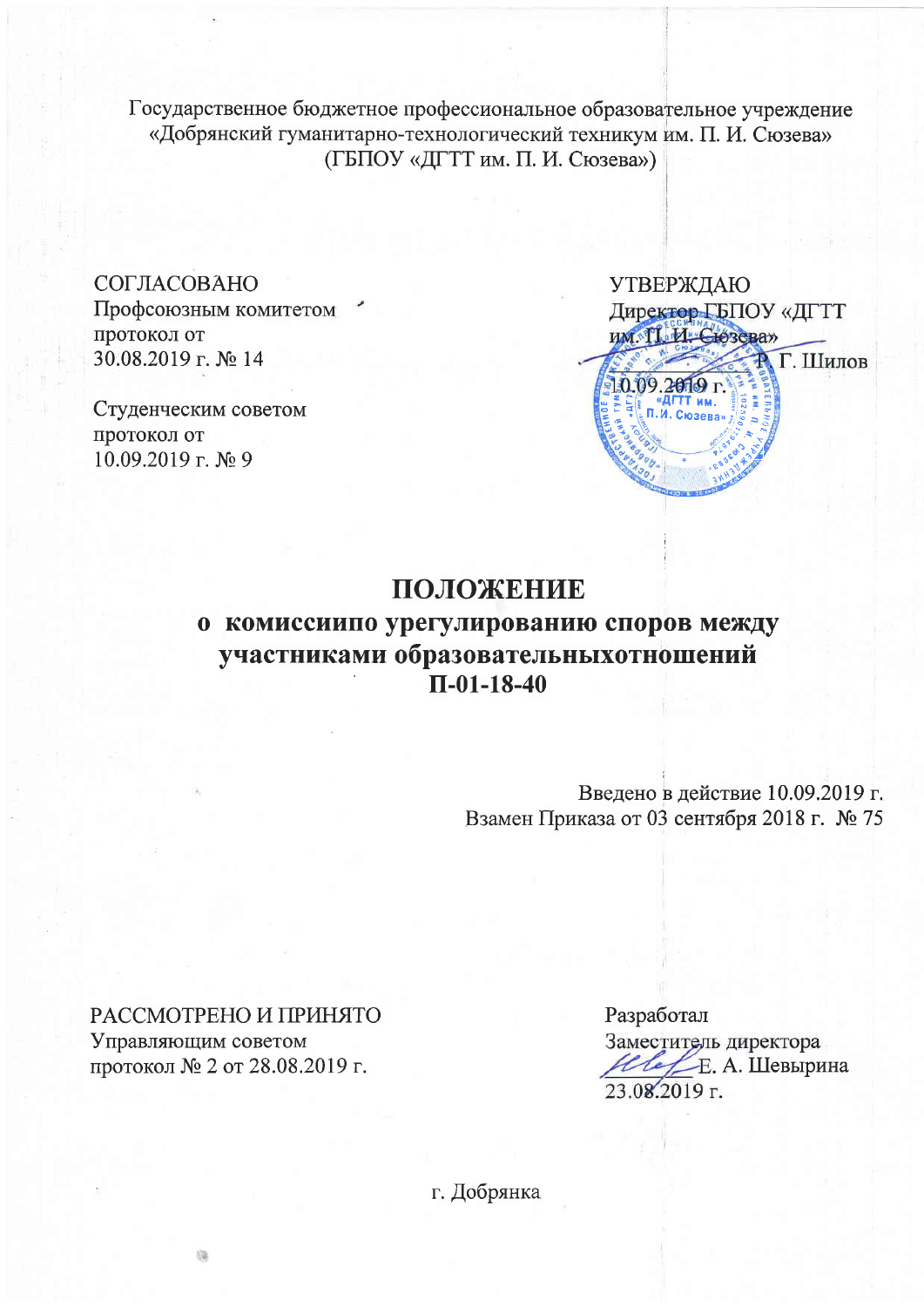## 1.ОБЩИЕ ПОЛОЖЕНИЯ

участниками урегулированию споров между  $\overline{10}$  $1.1.$ Комиссия спорных вопросов, создается для решения образовательных отношений относящихся к образовательному и воспитательному процессам.

демократизации основ управления 1.2. Комиссия создается с целью образовательным учреждением и для расширения прав обучающихся.

1.3. Комиссия в своей деятельности руководствуется Федеральным законом «Об образовании в Российской Федерации» ст.45, № 273 от 29.12.3013 года, Федеральными государственными образовательными стандартами (ФГОС), Уставом и другими локальными актами образовательного учреждения.

по урегулированию споров между участниками 1.4. Решение комиссии является обязательным для всех участников отношений образовательных образовательного процесса.

### 2. ЗАДАЧИ И ФУНКЦИИ КОМИССИИ

2.1. Основной задачей комиссии является разрешение конфликтных ситуации между участниками образовательного и воспитательного процесса путем доказательного разъяснения, принятия оптимального варианта решения в каждом конкретном случае.

споров между Комиссия  $\Pi$ <sup>O</sup> урегулированию  $2.2.$ участникамиобразовательных отношений рассматривает:

- вопросы организации обучения по индивидуальному плану, программе;

- разрешение конфликтной ситуации между участниками образовательного и воспитательного процесса;

- вопросы об объективности оценки знаний по предмету во время текущего года, во время промежуточной или итоговой аттестации, устных учебного выпускных экзаменов (для разрешения конфликтных ситуаций на письменных выпускных экзаменах создается апелляционная комиссия).

#### ПРАВА И ОБЯЗАННОСТИ КОМИССИИ  $3.$

3.1. Комиссия имеет право:

- принимать к рассмотрению заявления любого участника образовательного процесса: обучающегося, педагогического работника, законного представителя (родителя) при несогласии с решением или действием обучающегося администрации, преподавателя, мастера производственного обучения, руководителя группы (куратора);

- принимать решения по каждому спорному вопросу, относящемуся к ее компетенции;

решения  $\sigma$ принятия комиссию ДЛЯ формировать предметную объективности выставления оценки знаний обучающегося;

- запрашивать дополнительную информацию, документацию, нормативные правовые документы, информационную и справочную литературу для проведения